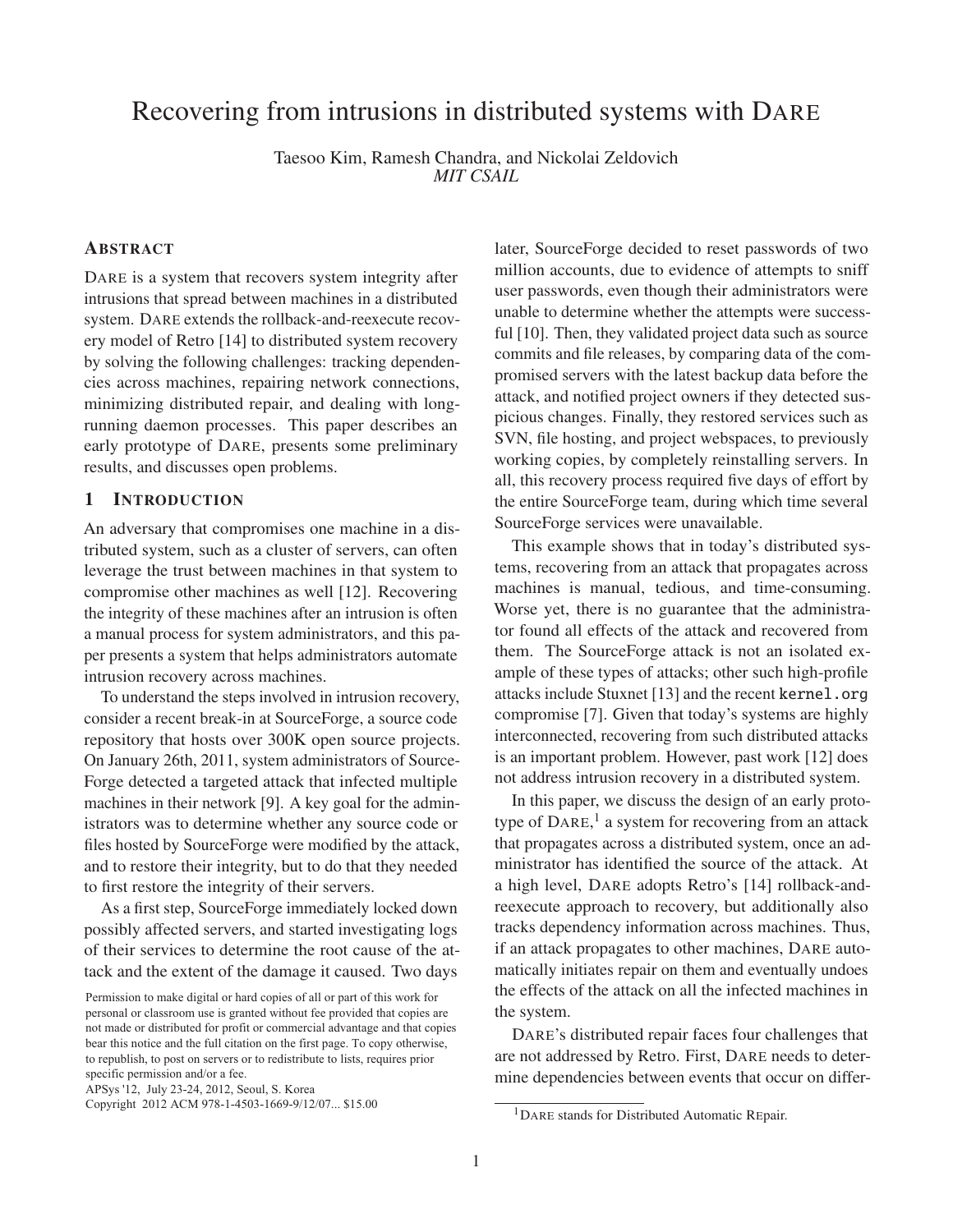

Figure 1: An overview of DARE's design. Components introduced by DARE are shaded. Components borrowed from Retro are striped. During normal execution, the logger interposes on system calls and logs them. The action history graph is generated from this logged information. During repair, the distributed repair controller listens for repair requests from the administrator locally or from remote controllers, and uses its action history graph to perform repair on the local machine and to invoke repair on remote controllers.

ent machines. Second, DARE needs to perform repair on network connections by propagating repair across machines. Third, DARE needs to minimize repair propagation during distributed repair. Finally, DARE needs to perform efficient repair on long-running server processes.

In the rest of this paper, §2 gives an overview of DARE, §3 describes how DARE solves the above challenges, §4 illustrates how DARE repairs a sample distributed attack, §5 and §6 present a preliminary implementation and results, §7 summarizes related work, §8 discusses open problems, and §9 concludes.

# 2 OVERVIEW

DARE consists of several components, shown in Figure 1. DARE's operation consists of three phases: normal execution of the distributed system, detection of an intrusion by an administrator, and distributed repair. The rest of this section gives an overview of Retro, and describes DARE's phases of operation in more detail.

# 2.1 Background

Retro [14] is an intrusion recovery system that repairs a single machine after a compromise by an adversary. It undoes the changes by the adversary, while preserving changes made by legitimate users. While the system is running normally, Retro records information about the system execution that it uses to build a detailed dependency graph of the system's execution, called an action history graph. The recorded information allows Retro to rollback the system state to a time in the past and selectively re-execute individual actions.

The action history graph consists of two types of objects: data objects, such as files, and actor objects, such as processes. Each object has a set of checkpoints, representing its state at various times. Each actor object additionally consists of a set of actions, representing the execution of that actor over some period of time. Each action has dependencies from and to other objects in the graph, representing the objects accessed and modified by that action.

Once an administrator detects an intrusion and identifies an *attack action*, Retro's repair controller uses the action history graph to perform repair by undoing the attack action as well as all of its effects. It does so by rolling back the direct effects of the attack action, skipping the attack action, and re-executing subsequent legitimate actions with dependencies to or from the objects affected by the attack. Retro separates the rollback-andreexecute logic, implemented by the repair controller, from object- and action-specific logging, rollback, and re-execution, implemented by repair managers.

# 2.2 Normal execution

During normal execution, each machine running DARE constructs its own action history graph, by periodically saving file snapshots, and recording information about all system calls, including their arguments and return values. For system calls that operate on a network connection (e.g., send and recv), DARE records the connection's protocol and the source and destination IP addresses and ports. DARE models the connection as a socket data object that is present in the local action history graphs of both the machines at either end of the connection, and uses this recorded information about the connection to name that socket data object.

For example, Figure 2 shows action history graphs for a simplified version of the SourceForge attack. The connect and send system calls on the gateway machine, and the accept and recv system calls on the internal machine are modeled as actions writing to and reading from the same socket data object. This socket data object is present in both machines' action history graphs and connects them together. DARE inserts a single checkpoint on the socket data object at connection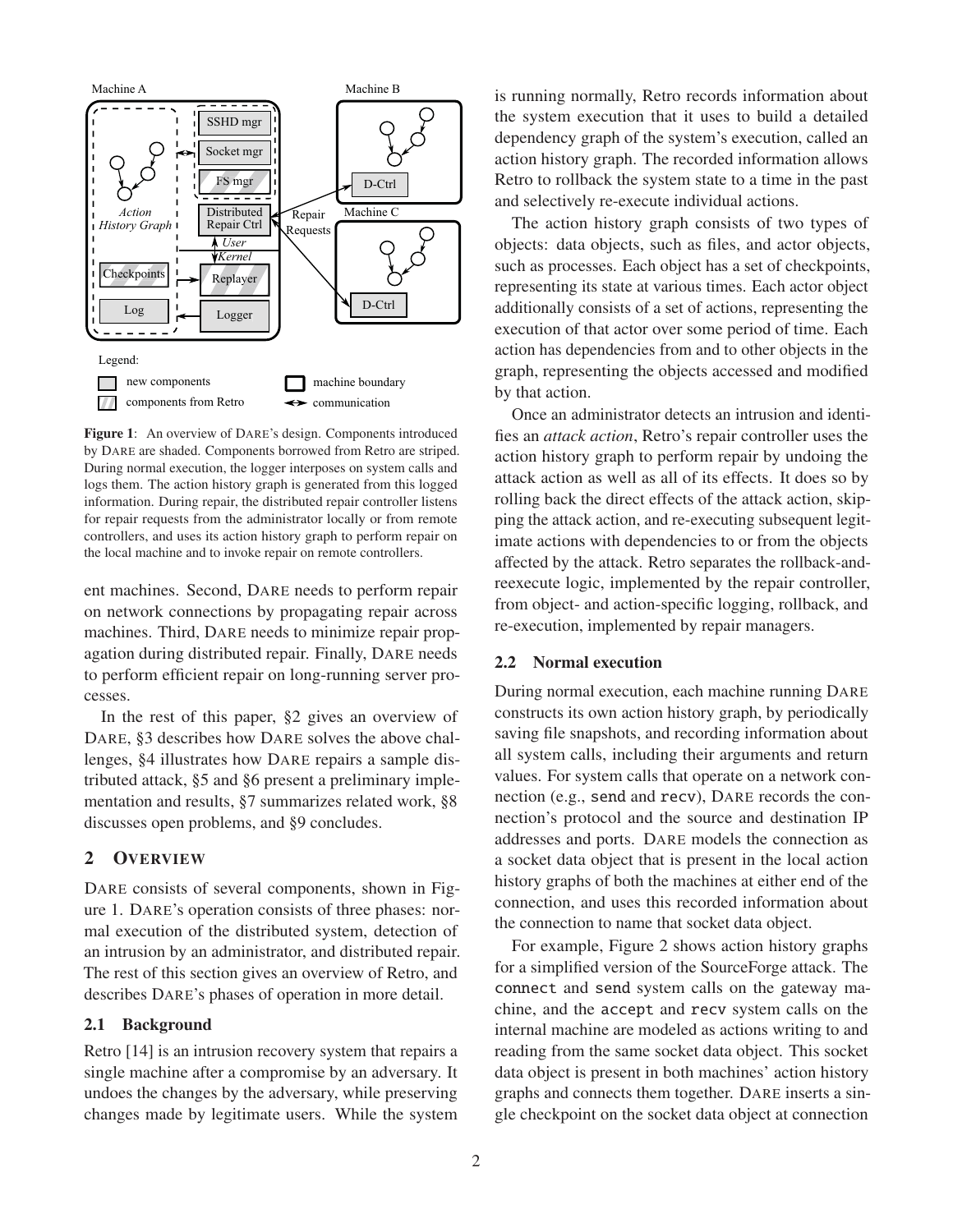

Figure 2: Action history graphs illustrating a simplified version of the SourceForge attack. The attacker uses a compromised account to log into sshd on the Internet-facing gateway, which spawns a shell. The shell reads and writes to the log that was used by administrator to later detect the attack. Finally, the attacker logs into an internal machine over SSH using the same compromised account. Both machines independently record their local action history graphs, which are connected by the socket data object.

start (i.e., before the connect), and the data object can be rolled back to this checkpoint during repair.

### 2.3 Repair

Each machine in the distributed system runs a DARE repair controller, which listens on a well-known port for repair requests from either the administrator or from a remote machine, performs the requested repairs locally, and initiates repair on remote machines as necessary.

Repair starts with an administrator detecting an intrusion and determining its source machine. DARE provides a GUI tool that an administrator can use to visualize the global action history graph across the entire distributed system. The administrator can use this tool to find the intrusion point from the attack symptoms, in a manner similar to BackTracker [15]. The administrator can also use other intrusion detection techniques such as retroactive auditing [17] and retroactive patching [8], to find the attack. The rest of this paper does not discuss intrusion detection further.

After finding the attack, the administrator invokes local repair on the source machine's controller by specifying the attack action. The controller reboots the machine to discard non-persistent state, and enters repair mode.

To undo the attack action, the controller first rolls back objects modified by the action to a checkpoint before the attack. The controller then replaces the attack action with a no-op in the action history graph, and uses the action history graph to determine other actions potentially affected by the attack. The controller re-executes each of those affected actions by first rolling back the action's inputs and outputs to the correct version, and then redoing the action. The controller repeats this process of determining affected actions and re-executing them until there are no more affected actions.

While a machine is undergoing repair, that machine is not available for normal execution. Though this can be inconvenient for users, it takes a potentially infected machine offline and helps contain further damage due to the attack spreading to other machines in the network.

When the controller on a machine has to redo a system call on a network connection, it propagates repair to the machine on the other end of the network connection, using the repair controller API described in §3.2.

As repair progresses, the controllers on all the machines to which the attack propagated are included in the repair process. Local repair happens simultaneously on these controllers, and they coordinate with each other before redoing system calls that operated on network connections. By the end of the repair process, DARE undoes all effects of the attack on the distributed system.

#### 2.4 Assumptions

DARE makes several assumptions. First, we assume that attacks compromise only user-level services and that the attack does not tamper with the kernel, file system, or DARE's checkpoints and logs. Second, we assume that the administrator can identify all external attack actions. In particular, if an adversary steals a user's password or other credentials, our current design assumes an administrator pinpoints all improper uses of those credentials. Third, we assume that all the machines in the distributed system have DARE installed, and that the machines are under the same administrative domain, so that they can initiate repair on each other. We discuss how these assumptions may be relaxed in §8.

## 3 CHALLENGES ADDRESSED BY DARE

This section describes several challenges addressed by DARE's design in more detail.

# 3.1 Cross-machine dependencies

Propagating repair across machines in DARE requires addressing two problems: precisely identifying the net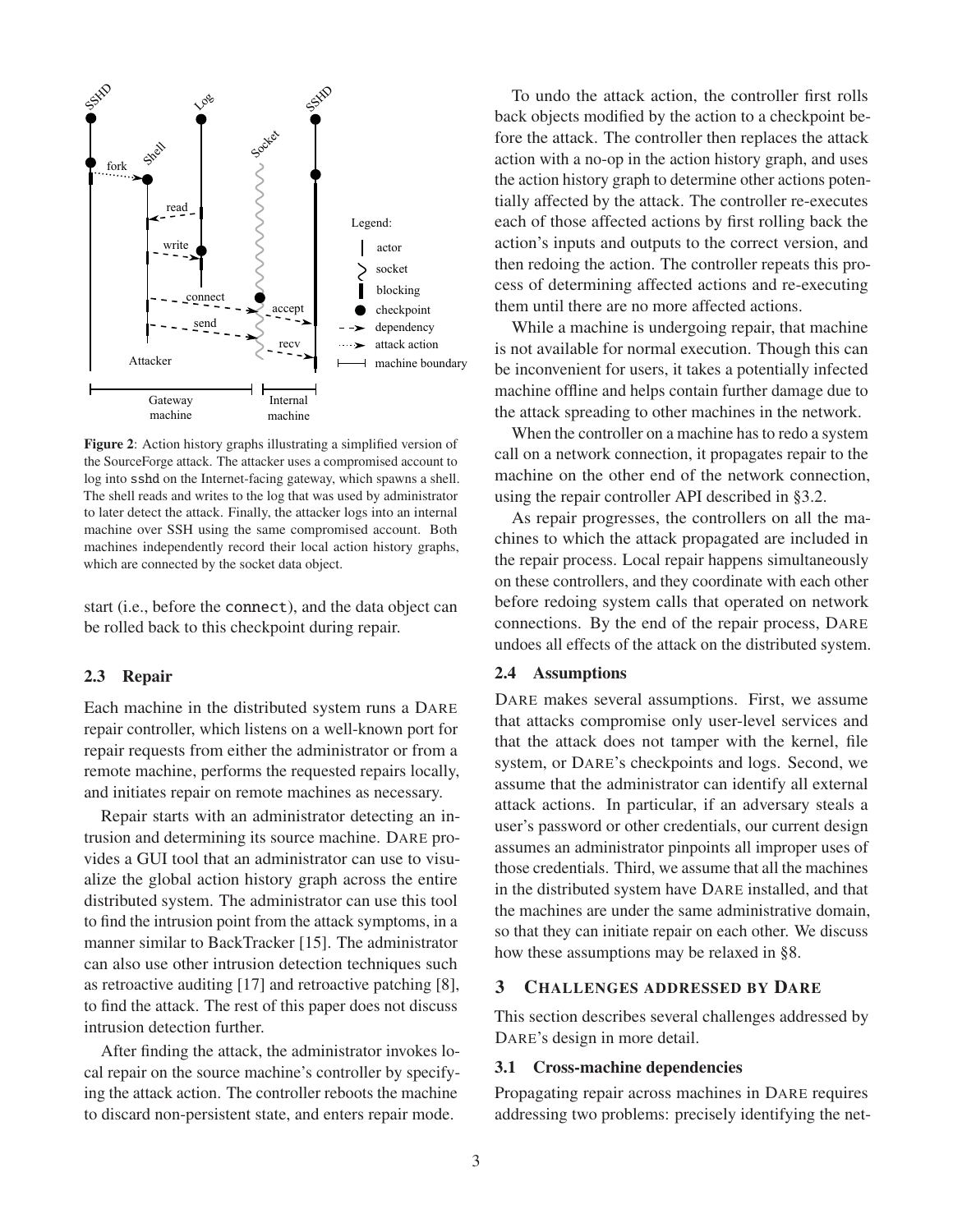work connection being repaired, and authenticating the repair request.

Identifying the network connection being repaired is complicated by the fact that source and destination ports can be reused over time. To uniquely identify connections, the DARE kernel module generates a random token for every connection it initiates, and includes it as a control option in the IP header of packets for that connection. When accepting a connection, the kernel module records the peer's random token and similarly includes it in all packets for that connection. During repair, when one controller sends a repair request to another controller, it includes the token in the request to identify the network connection to repair.

If adding IP options is undesirable, DARE kernel modules can communicate tokens for a network connection using an out-of-band channel. However, this incurs the overhead of an extra network round trip.

Authenticating repair requests between machines is important because an adversary may subvert an insecure repair mechanism to compromise the system. Our current design assumes that all of the machines are in the same administrative domain, and uses a secret cryptographic key, shared by all of the repair controllers, to authenticate repair requests, along with a nonce to ensure freshness.

#### 3.2 Repairing network connections

During repair, the controller on a machine *MA* may need to redo a system call *A* that operated on a network connection (e.g., send). This requires redo of the entire connection, and can result in repair on the machine  $M_B$ that is the other end of the connection. $<sup>2</sup>$  To support this,</sup> each repair controller exports the following two API calls that can be invoked by another repair controller; these calls take the socket data object corresponding to the connection, identified by the connection's token, as the argument.

First, rollback() instructs the controller to roll back a specified socket data object to the single checkpoint before connection start, and start local redo on the actions that operated on that data object. rollback returns after redo is started on the first action that operated on the socket data object.

Second, a repair controller can send a done() message to the controller at the other end of the connection, to indicate that repair on its local socket data object is complete.

To redo the system call *A* on a network connection,  $M_A$ 's controller invokes rollback on  $M_B$ 's controller with the connection's token as the argument.  $M_B$ 's controller initiates redo on the accept system call for that connection, and acknowledges *MA*'s rollback request. *MA*'s controller then re-executes the connect system call, establishing the connection.  $M_A$  and  $M_B$ 's controllers continue redo of subsequent system calls on that connection, including *A*. Once repair is complete on the connection (e.g., at connection close), the controllers send done messages to each other.

#### 3.3 Minimizing network replay

DARE borrows Retro's idea of *predicate checking*; Retro uses predicate checking to selectively re-execute only the actions whose dependencies are semantically different during repair. For example, if the attacker modified a file that was later read by a process *P*, Retro may be able to avoid re-executing *P* if the part of the file accessed by *P* is the same before and after repair.

DARE performs predicate checking on network connections to minimize distributed re-execution. For instance, in the SourceForge attack, the attacker's SSH client could have performed a DNS lookup during original execution. During repair, DARE can avoid reexecuting the lookup on the DNS server if the DNS request was unchanged during repair.

One way to do predicate checking on a network connection is to compare the system calls issued on the connection during original execution with those issued during repair. However, this is insufficient, as nondeterminism in the connection can cause the system calls to differ, even though their net effect is the same. For example, reduced network latency can cause one recv system call during repair to receive data that was originally received by multiple recv calls.

To solve this problem, DARE inserts a proxy *predicate checker* actor object in between the process using the network connection and the socket data object for the connection. The predicate checker compares the bytes sent by the process during repair with the bytes sent during original execution. As long as they match, the predicate checker replays the bytes received by the process during original execution back to the process, and repair is not initiated on the machine at the other end of this connection. When they do not match, the

<sup>&</sup>lt;sup>2</sup>Assume that  $M_A$  is the client and  $M_B$  is the server for this network connection (i.e.,  $M_A$  executed connect and  $M_B$  executed accept during connection setup.)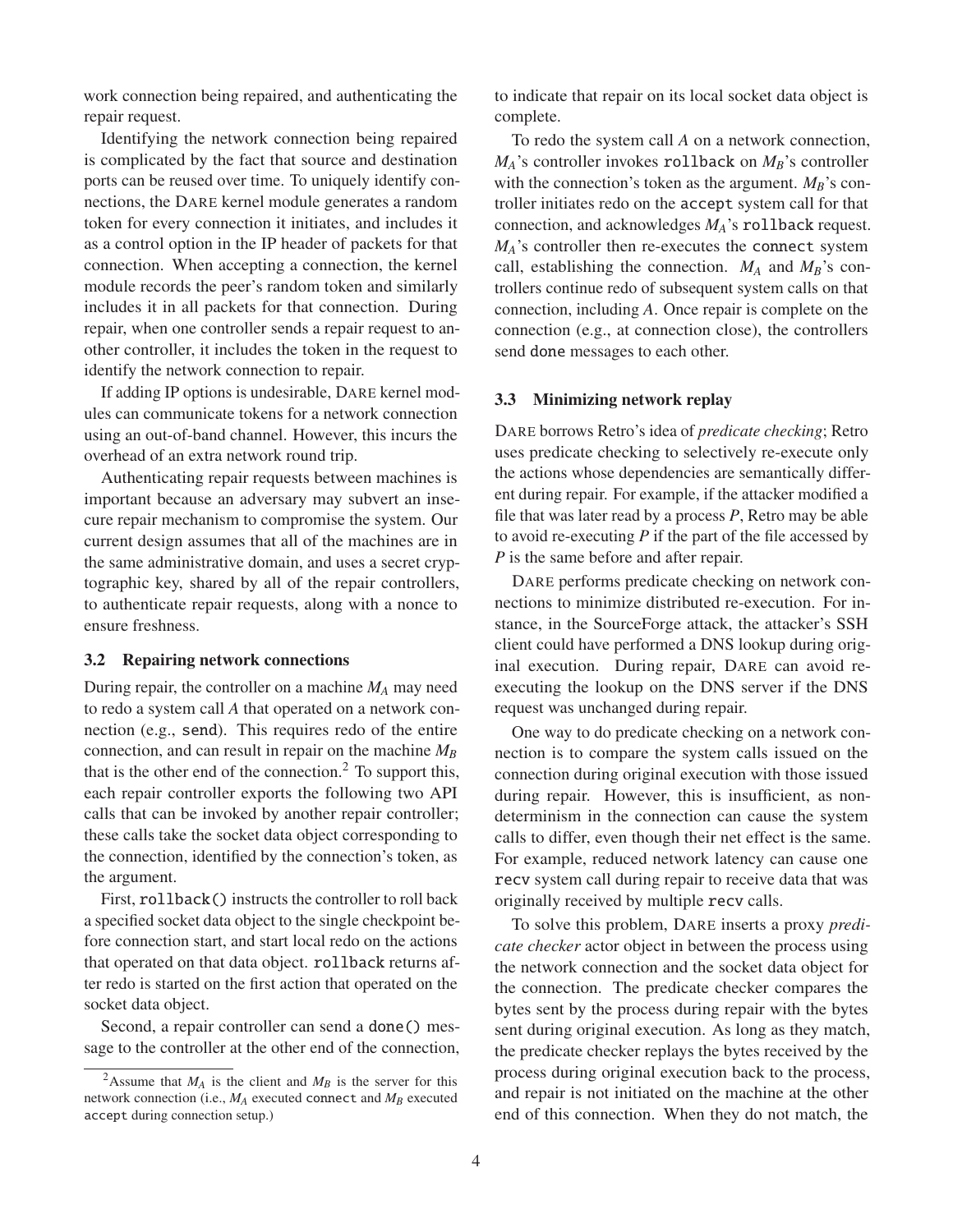predicate check fails and the predicate checker initiates repair on the remote machine.

# 3.4 Repairing long-lived daemons

When repairing a process, DARE's repair controller reexecutes it from the beginning. Although this works well for short-lived processes, many server processes in a distributed system, such as the SSH daemon, are long-lived daemon processes. If a daemon process was involved in an attack, repair would require re-executing the daemon process from its beginning (typically the boot time of the machine), which would be time-consuming.

One way to solve this problem is to periodically snapshot daemon processes using techniques developed for application migration and virtualization [1, 2, 4, 16]. This allows DARE's repair controller to roll back the daemons to a snapshot just before the attack. However, these snapshot mechanisms have significant runtime and storage overhead during normal execution. For example, a single snapshot of sshd using DMTCP [2] takes 0.6 sec and consumes 4 MB of disk space.

To avoid these overheads, we leverage the typical pattern of network services, which enter a *quiescent* state between servicing each request. For example, an SSH daemon has a known "connection accepting" state after servicing each request and spawning an SSH session. A daemon in the quiescent state is equivalent to having been restarted. Building on this intuition, DARE provides daemon developers with two options. First, the developer can have the daemon restart itself periodically, when it is in a quiescent state. This causes daemon processes to be short-lived, and allows DARE to repair only the particular daemon process that was the target of the attack, limiting the amount of re-execution.

Restarting the daemon can incur a performance penalty, and possibly lead to (brief) downtime. To address this limitation, a second option provided by DARE is a new mark\_quiescent system call that the daemon developer can use to indicate that the daemon is in a quiescent state. During normal execution, DARE's logger records invocations of this system call. If the daemon needs to be repaired, DARE's repair controller restarts the daemon, but re-executes operations only from the last quiescent state before the action being repaired. Although this limits re-execution of operations before the attack, the repair controller must still re-execute subsequent operations on the affected daemon process, because an adversary could have subverted the process and the quiescent marks can no longer be trusted.

The quiescent marks can always be trusted in daemons that follow a common pattern of forking a child process to service each accepted connection; such daemons do not process any data from the network in the parent process, and thus cannot be compromised via the accepted network connections. For daemons that follow this pattern, the developer can additionally annotate the mark\_quiescent system call as trusted, indicating to DARE that it can skip re-executing operations on the daemon process following the next quiescent mark after the action being repaired.

# 4 REPAIRING THE SOURCEFORGE ATTACK

To understand how DARE repairs from an intrusion in a distributed system, consider a simplified version of the SourceForge attack, where an attacker logs into the gateway machine using a compromised user account, and from there proceeds to log into an internal machine. Figure 2 shows the action history graph for this attack. Once the administrator identifies the intrusion and pinpoints the attacker's entry point on the gateway machine, DARE's repair controller on the gateway machine rolls back sshd and removes the attacker's login action from the action history graph. This causes the shell to not be forked, and the connect to internal machine's sshd and the subsequent send to not be invoked. The gateway's controller proceeds to undo the connect and the send system calls. It rolls back its local socket data object, and invokes rollback on the internal machine's controller, which rolls back its own local socket data object. The gateway's controller undoes the connect and send system calls, and sends a done message to the internal machine's controller indicating that repair on the socket data object is done. The internal machine's controller then undoes the accept and recv system calls, which subsequently leads to undoing the attacker's ssh session and all causal effects thereof. The repair controllers continue the repair process until all effects of the attack are undone on all the machines.

# 5 IMPLEMENTATION

We implemented an early prototype of DARE for Linux, building on top of Retro. Figure 3 shows the number of lines of code for different DARE components. The DARE kernel module interposes on all system calls by remapping the syscall table in the kernel, collects system call information needed for dependency tracking, and sends them to the user-level DARE daemon via relay-fs. The kernel module also implements the new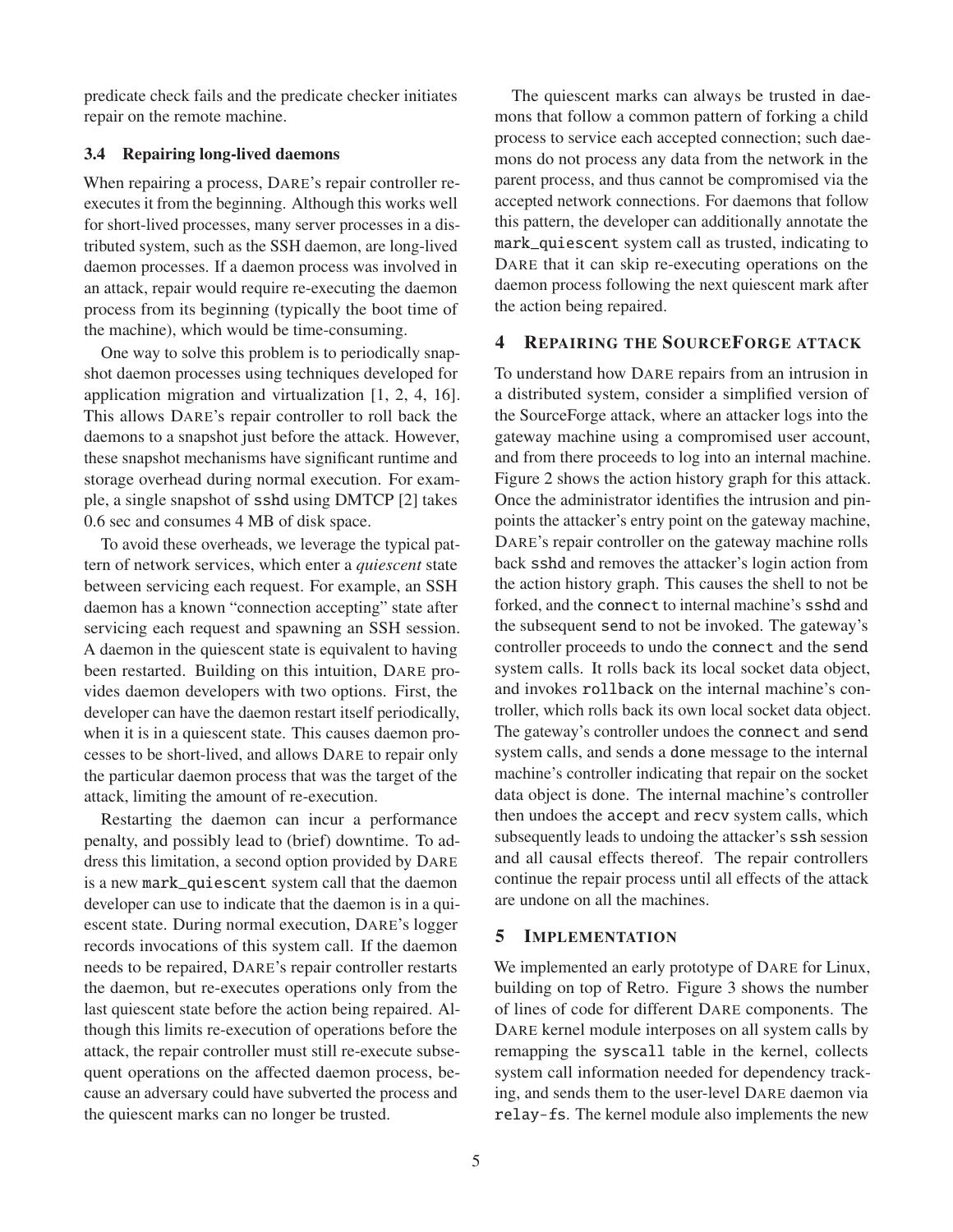| <b>Component</b>            | Lines of code         |
|-----------------------------|-----------------------|
| Logging kernel module       | 3,300 lines of $C$    |
| AHG GUI tool                | 2,000 lines of Python |
| Repair controller, managers | 5,300 lines of Python |
| System library managers     | 800 lines of C        |

Figure 3: Lines of code of different components of the DARE prototype.

mark\_quiescent system call by overwriting an unused system call in the syscall table. We implemented a GUI tool that, given the recorded DARE logs from different machines, displays a global action history graph by connecting local graphs from different machines.

# 6 EVALUATION

To evaluate our preliminary DARE design, we wanted to show that it can recover from a distributed attack, and that the techniques described in §3 reduce the amount of re-execution.

For evaluation, we constructed a simplified version of the SourceForge attack. The experimental setup consists of two machines running Linux with DARE installed, corresponding to the gateway and internal machines in the SourceForge attack. The internal machine runs a modified version of sshd that forks a separate process to handle each accepted connection, and calls mark\_quiescent after it launches each SSH session. The mark\_quiescent is annotated as trusted.

Our test workload consists of 5 legitimate users using ssh to log into the internal machine from the gateway machine, followed by an attacker logging into the gateway machine and from there into the internal machine, followed by another 5 legitimate user logins. Each SSH session writes session information to an append-only log file. This workload generates a total of 8,953 nodes in the action history graphs of both the machines.

In our test workload, the administrator identifies the attack by inspecting the action history graph using the GUI tool, and initiates repair by identifying the attacker's login on the gateway machine. The repair controller on the gateway machine initiates remote repair on the internal machine.

We consider two scenarios. In the first scenario, sshd lacks quiescent marking, in which case the internal machine's repair controller restarts sshd from the beginning, re-executes all the 10 legitimate user logins and skips the attacker's SSH session. In the second scenario, sshd has quiescent marking, as described above. In this case, the repair controller restarts sshd and re-executes

starting from the quiescent period before the attacker's SSH session: it skips the attacker's session, and reruns the writes to the log file by the subsequent 5 legitimate user sessions. Repair with and without quiescent marking take 0.44 seconds and 3.7 seconds, respectively, showing that quiescent marking works well in practice.

# 7 RELATED WORK

The two closest pieces of work related to DARE are the Retro [14] and Warp [8] intrusion recovery systems, which provide intrusion recovery for a single machine and for web applications, respectively. DARE builds on Retro's rollback and re-execute approach to provide intrusion recovery for a distributed system.

Existing intrusion detection [6, 15] and intrusion auditing systems [17] allow an administrator to detect compromises in a distributed system. The administrator can use them in conjunction with DARE, and can use DARE to recover from an attack once it has been identified by one of these systems.

Past work on worm containment [11] limits the number of machines infected by an attack by automatically detecting the attack, generating worm filters from infected machines, and deploying the filters on uninfected machines to prevent spread of the worm. However, the infected machines still need to be repaired after the attack. DARE can perform this repair and is thus complementary to worm containment systems.

# 8 OPEN PROBLEMS

DARE does not currently track the re-use of stolen credentials by an adversary. This works fine for authentication schemes that are resilient to replay attacks, such as authentication using a remote SSH agent or the increasingly popular one-time password schemes like RSA SecurID [5] and Google Authenticator [3]. However, traditional password authentication schemes are still prone to replay attacks. For example, an adversary could break into the system, steal a user's password, and later use that password to log into the system again. Such attacks are difficult for DARE to handle because they involve machines outside of DARE's control. For credentials that are easy to identify, such as SSH private keys or Kerberos tickets, DARE could track access to and use of credentials, and determine suspect uses of credentials that were accessed during an attack. Passwords are harder to identify, and would likely require the administrator to help identify accounts whose passwords